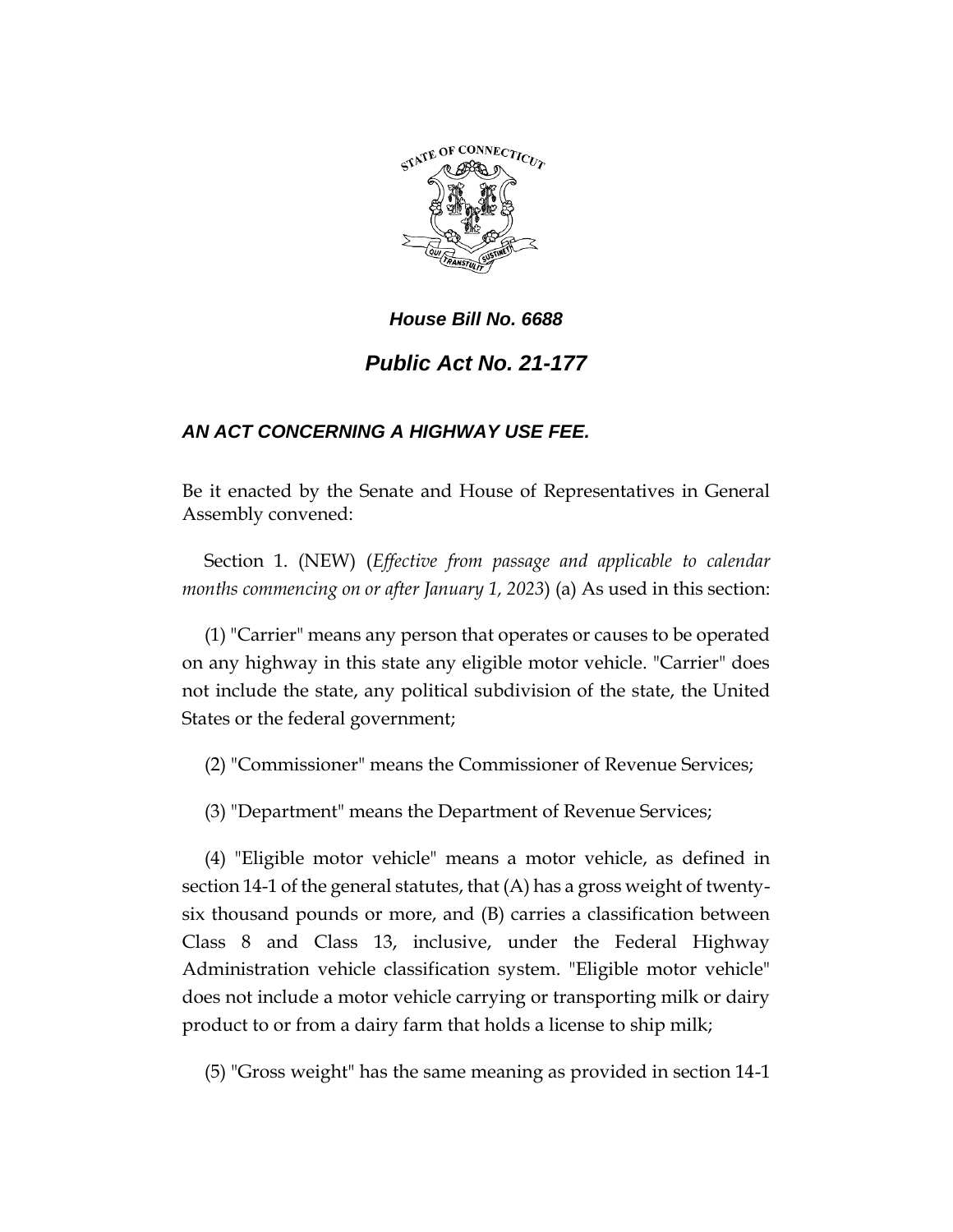of the general statutes; and

(6) "Highway" has the same meaning as provided in section 14-1 of the general statutes.

(b) (1) For each calendar month commencing on or after January 1, 2023, a tax is imposed on every carrier for the privilege of operating or causing to be operated an eligible motor vehicle on any highway of the state. Use of any such highway shall be measured by the number of miles traveled within the state by each eligible motor vehicle operated or caused to be operated by such carrier during each month. The amount of tax due from each carrier shall be determined in accordance with the provisions of subdivision (2) of this subsection.

(2) Each carrier shall calculate the number of miles traveled by each eligible motor vehicle operated or caused to be operated by such carrier within the state during each month. The miles traveled within the state by each eligible motor vehicle shall be multiplied by the tax rate as follows, such rate to be based on the gross weight of each such vehicle:

| Gross Weight in Pounds | Rate in Dollars |
|------------------------|-----------------|
| 26,000-28,000          | 0.0250          |
| 28,001-30,000          | 0.0279          |
| 30,001-32,000          | 0.0308          |
| 32,001-34,000          | 0.0337          |
| 34,001-36,000          | 0.0365          |
| 36,001-38,000          | 0.0394          |
| 38,001-40,000          | 0.0423          |
| 40,001-42,000          | 0.0452          |
| 42,001-44,000          | 0.0481          |
| 44,001-46,000          | 0.0510          |
| 46,001-48,000          | 0.0538          |
| 48,001-50,000          | 0.0567          |

*Public Act No. 21-177 2 of 14*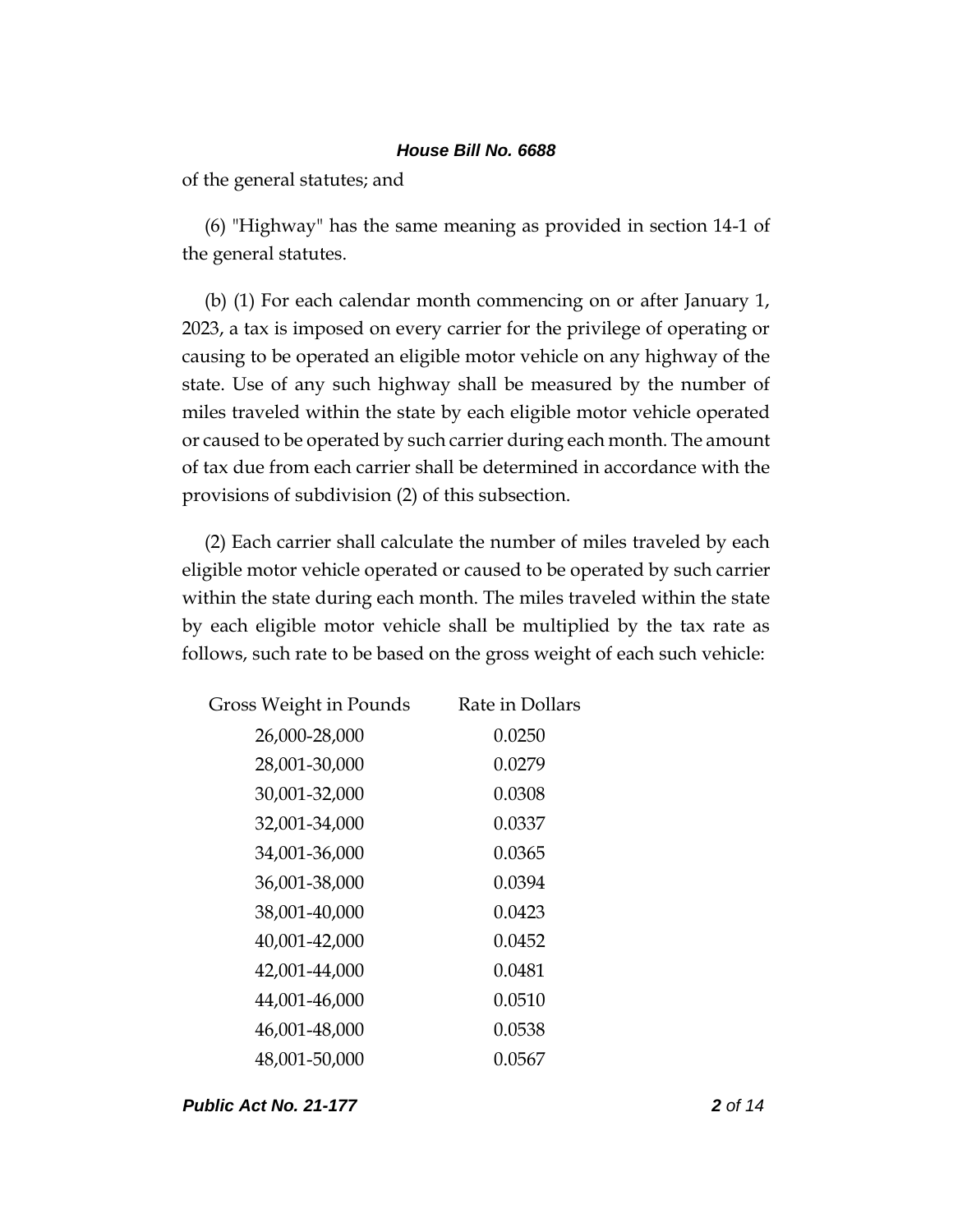| 50,001-52,000   | 0.0596 |
|-----------------|--------|
| 52,001-54,000   | 0.0625 |
| 54,001-56,000   | 0.0654 |
| 56,001-58,000   | 0.0683 |
| 58,001-60,000   | 0.0712 |
| 60,001-62,000   | 0.0740 |
| 62,001-64,000   | 0.0769 |
| 64,001-66,000   | 0.0798 |
| 66,001-68,000   | 0.0827 |
| 68,001-70,000   | 0.0856 |
| 70,001-72,000   | 0.0885 |
| 72,001-74,000   | 0.0913 |
| 74,001-76,000   | 0.0942 |
| 76,001-78,000   | 0.0971 |
| 78,001-80,000   | 0.1000 |
| 80,001 and over | 0.1750 |

(c) (1) Each carrier shall file with the commissioner, on or before the last day of each month, a return for the calendar month immediately preceding, in such form and containing such information as the commissioner may prescribe. The return shall be accompanied by payment of the amount of the tax shown to be due thereon. Each carrier shall be required to file such return electronically with the department and to make such payment by electronic funds transfer in the manner provided by chapter 228g of the general statutes, irrespective of whether the carrier would have otherwise been required to file such return electronically or to make such payment by electronic funds transfer under the provisions of said chapter.

(2) Notwithstanding the provisions of subsection (a) of section 13b-61 of the general statutes, the commissioner shall deposit into the Special Transportation Fund established under section 13b-68 of the general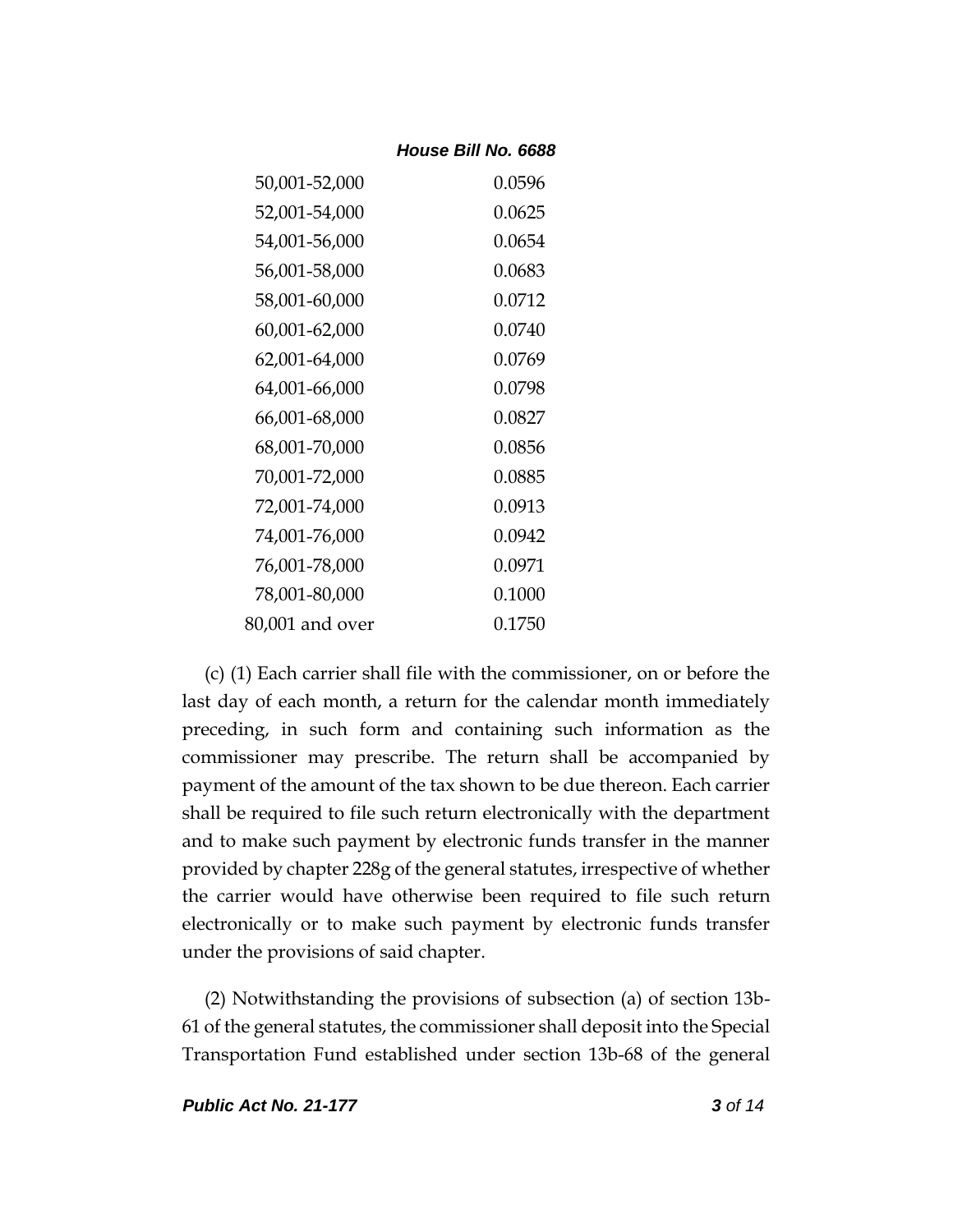statutes the amounts received by the state from the tax imposed under this section.

(d) (1) Each carrier desiring to use any highway of the state on or after January 1, 2023, shall file an application for a permit with the commissioner, in such form and containing such information as the commissioner may prescribe. No carrier may lawfully operate or cause to be operated an eligible motor vehicle in the state on or after January 1, 2023, without obtaining a permit from the commissioner.

(2) Upon receipt of a fully completed application from a carrier, the commissioner shall grant and issue a permit to such carrier. Such permit shall be valid only for the carrier to which it is issued and the eligible motor vehicles such carrier operates or causes to be operated on the highways of the state and shall not be assignable. The carrier shall maintain a copy of the permit within each eligible motor vehicle that such carrier operates or causes to be operated in the state.

(e) (1) Whenever a carrier fails to comply with any provision of this section, the commissioner shall order a hearing to be held, requiring such carrier to show cause why such carrier's permit should not be revoked or suspended. The commissioner shall provide at least ten days' notice, in writing, to such carrier of the date, time and place of such hearing and may serve such notice personally or by registered or certified mail. If, after such hearing, the commissioner revokes or suspends a permit, the commissioner shall not restore such permit to or issue a new permit for such carrier unless the commissioner is satisfied that the carrier will comply with the provisions of this section.

(2) Whenever a carrier files returns for four successive monthly periods showing that none of the eligible motor vehicles operated or caused to be operated by such carrier used any highway of the state, the commissioner shall order a hearing to be held, requiring such carrier to show cause why such carrier's permit should not be cancelled. The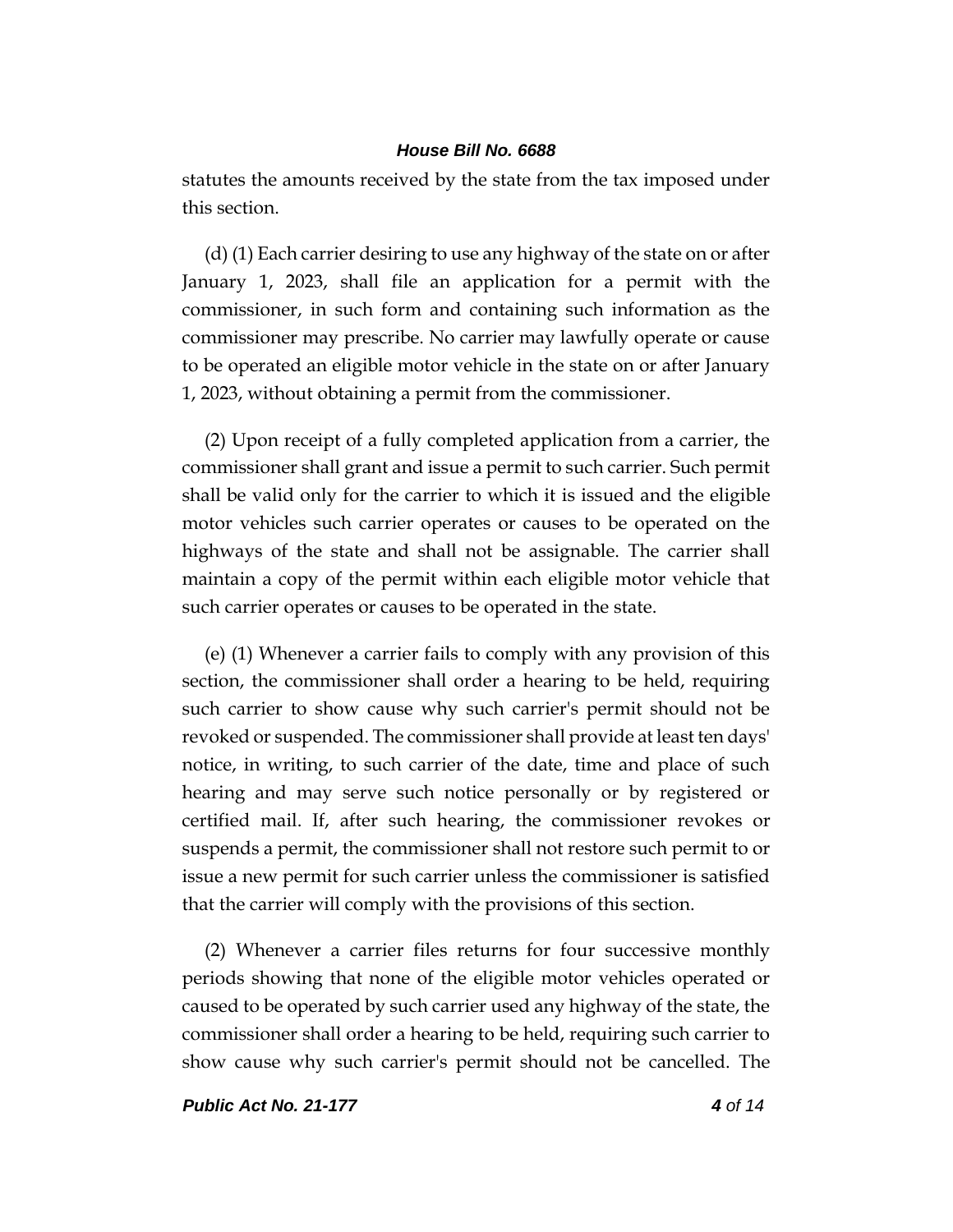commissioner shall provide at least thirty days' notice, in writing, to such carrier of the date, time and place of such hearing and may serve such notice personally or by registered or certified mail. If, after such hearing, the commissioner cancels a permit, the commissioner shall not issue a new permit for such carrier unless the commissioner is satisfied that the carrier will make use of the highways of the state.

(f) Each person, other than a carrier, who is required, on behalf of such carrier, to collect, truthfully account for and pay over a tax imposed on such carrier under this section and who wilfully fails to collect, truthfully account for and pay over such tax or who wilfully attempts in any manner to evade or defeat the tax or the payment thereof, shall, in addition to other penalties provided by law, be liable for a penalty equal to the total amount of the tax evaded, or not collected, or not accounted for and paid over, including any penalty or interest attributable to such wilful failure to collect or truthfully account for and pay over such tax or such wilful attempt to evade or defeat such tax, provided such penalty shall only be imposed against such person in the event that such tax, penalty or interest cannot otherwise be collected from such carrier. The amount of such penalty with respect to which a person may be personally liable under this section shall be collected in accordance with the provisions of subsection (n) of this section and any amount so collected shall be allowed as a credit against the amount of such tax, penalty or interest due and owing from the carrier. The dissolution of the carrier shall not discharge any person in relation to any personal liability under this section for wilful failure to collect or truthfully account for and pay over such tax or for a wilful attempt to evade or defeat such tax prior to dissolution, except as otherwise provided in this section. For purposes of this subsection, "person" includes any individual, corporation, limited liability company or partnership and any officer or employee of any corporation, including a dissolved corporation, and a member of or employee of any partnership or limited liability company who, as such officer, employee or member, is under a

*Public Act No. 21-177 5 of 14*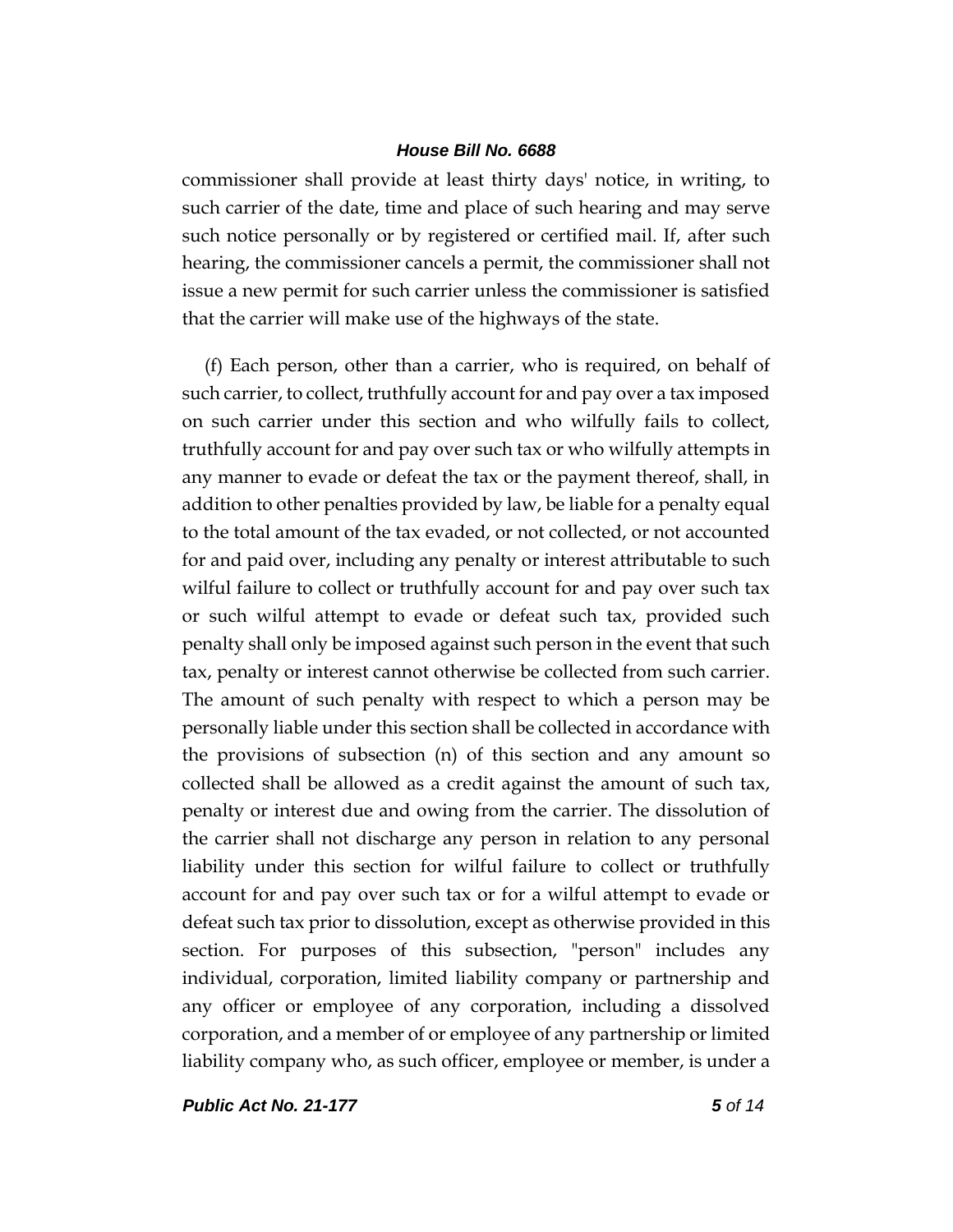duty to file a tax return under this section on behalf of a carrier or to collect or truthfully account for and pay over a tax imposed under this section on behalf of such carrier.

(g) (1) The commissioner may examine the records of any carrier subject to a tax imposed under the provisions of this section as the commissioner deems necessary. If the commissioner determines that there is a deficiency with respect to the payment of any such tax due under the provisions of this section, the commissioner shall assess or reassess the deficiency in tax, give notice of such deficiency assessment or reassessment to the taxpayer and make demand upon the taxpayer for payment. Such amount shall bear interest at the rate of one per cent per month or fraction thereof from the date when the original tax was due and payable. When it appears that any part of the deficiency for which a deficiency assessment is made is due to negligence or intentional disregard of the provisions of this section or regulations promulgated thereunder, there shall be imposed a penalty equal to ten per cent of the amount of such deficiency assessment, or fifty dollars, whichever is greater. When it appears that any part of the deficiency for which a deficiency assessment is made is due to fraud or intent to evade the provisions of this section or regulations promulgated thereunder, there shall be imposed a penalty equal to twenty-five per cent of the amount of such deficiency assessment. No taxpayer shall be subject to more than one penalty under this subsection in relation to the same tax period. Subject to the provisions of section 12-3a of the general statutes, the commissioner may waive all or part of the penalties provided under this section when it is proven to the commissioner's satisfaction that the failure to pay any tax was due to reasonable cause and was not intentional or due to neglect. Any decision rendered by any federal court holding that a taxpayer has filed a fraudulent return with the Director of Internal Revenue shall subject the taxpayer to the penalty imposed by this section without the necessity of further proof thereof, except when it can be shown that the return to the state so differed from

*Public Act No. 21-177 6 of 14*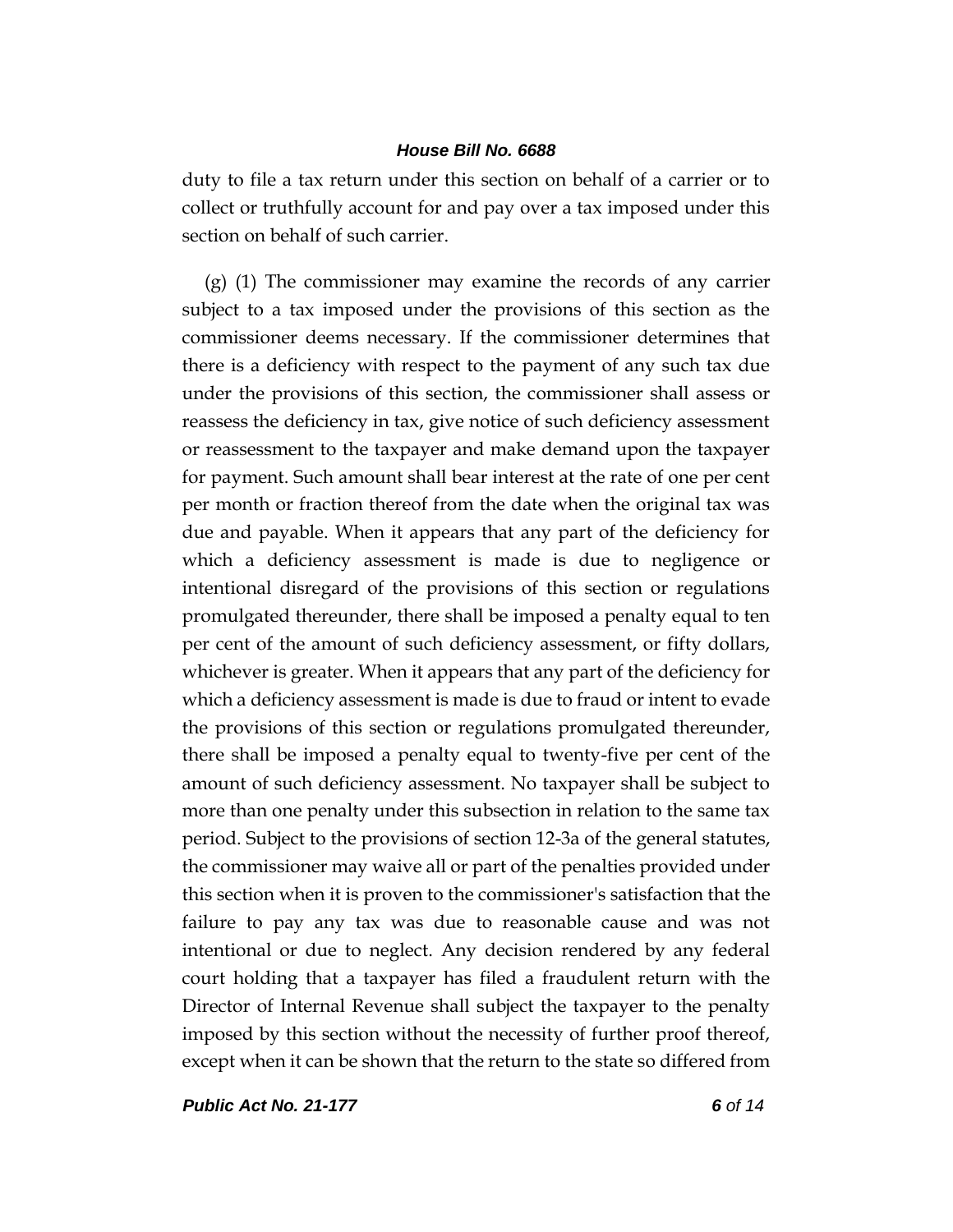the return to the federal government as to afford a reasonable presumption that the attempt to defraud did not extend to the return filed with the state. Within thirty days of the mailing of such notice, the taxpayer shall pay to the commissioner, in cash, or by check, draft or money order drawn to the order of the Commissioner of Revenue Services, any additional amount of tax, penalty and interest shown to be due.

(2) Except in the case of a wilfully false or fraudulent return with intent to evade the tax, no assessment of additional tax shall be made after the expiration of more than three years from the date of the filing of a return or from the original due date of a return, whichever is later. If no return has been filed as provided under the provisions of this section, the commissioner may make such return at any time thereafter, according to the best information obtainable and according to the form prescribed. To the tax imposed upon the basis of such return, there shall be added an amount equal to ten per cent of such tax, or fifty dollars, whichever is greater. The tax shall bear interest at the rate of one per cent per month or fraction thereof from the due date of such tax to the date of payment. Where, before the expiration of the period prescribed herein for the assessment of an additional tax, a taxpayer has consented in writing that such period may be extended, the amount of such additional tax due may be determined at any time within such extended period. The period so extended may be further extended by subsequent consents in writing before the expiration of the extended period.

(h) (1) Any carrier believing that it has overpaid any taxes due under the provisions of this section may file a claim for refund in writing with the commissioner within three years from the due date for which such overpayment was made, stating the specific grounds upon which the claim is founded. Failure to file a claim within the time prescribed in this section constitutes a waiver of any demand against the state on account of overpayment. The commissioner shall review such claim within a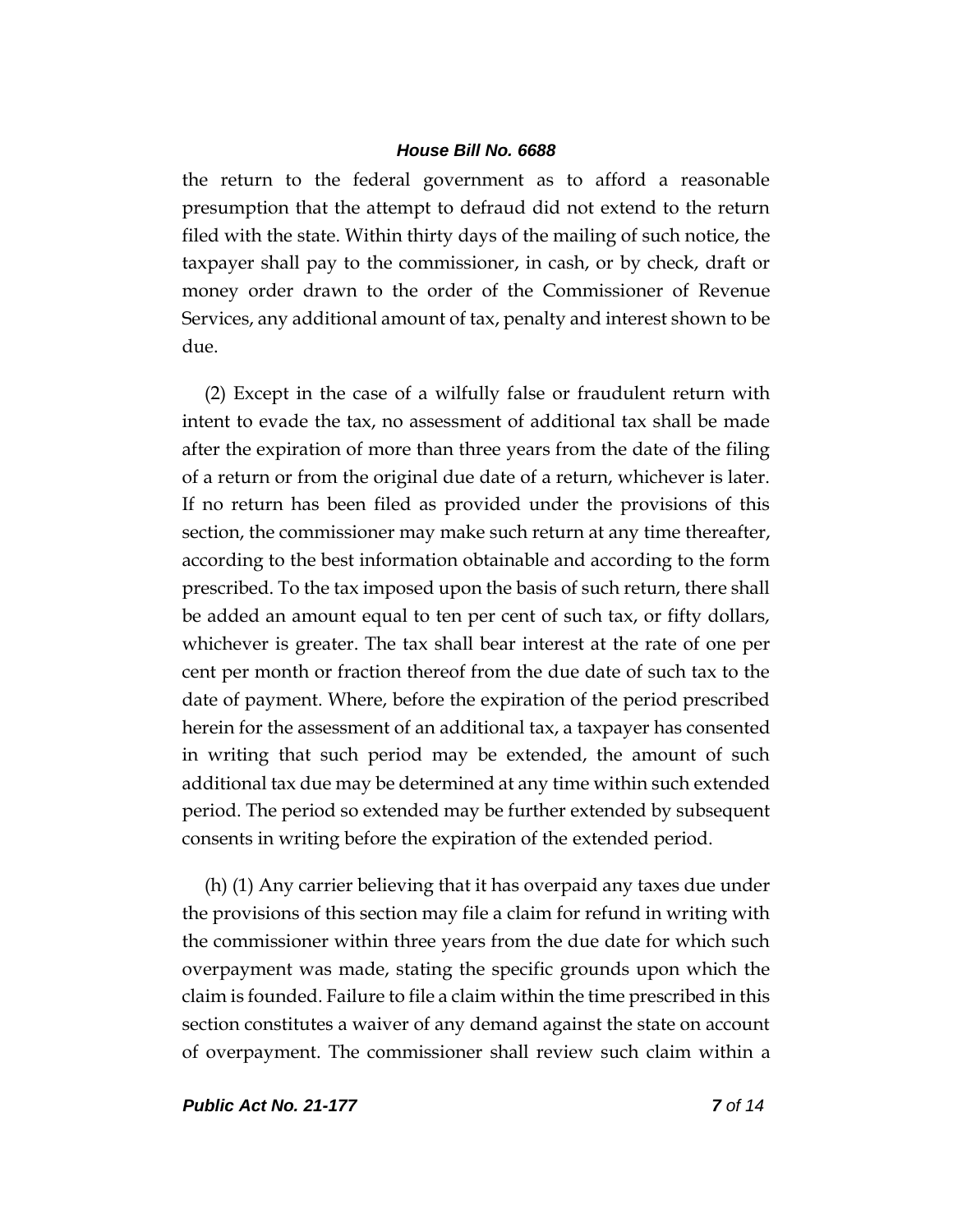reasonable time and, if the commissioner determines that a refund is due, the commissioner shall credit the overpayment against any amount then due and payable from the carrier under this section or any provision of the general statutes and shall refund any balance remaining. The commissioner shall notify the Comptroller of the amount of such refund and the Comptroller shall draw an order on the Treasurer in the amount thereof for payment to such carrier. If the commissioner determines that such claim is not valid, either in whole or in part, the commissioner shall mail notice of the proposed disallowance to the claimant, which notice shall set forth briefly the commissioner's findings of fact and the basis of disallowance in each case decided in whole or in part adversely to the claimant. Sixty days after the date on which it is mailed, a notice of proposed disallowance shall constitute a final disallowance except only for such amounts as to which the taxpayer filed, as provided in subdivision (2) of this subsection, a written protest with the commissioner.

(2) On or before the sixtieth day after the mailing of the proposed disallowance, the claimant may file with the commissioner a written protest against the proposed disallowance in which the claimant shall set forth the grounds on which the protest is based. If a protest is filed, the commissioner shall reconsider the proposed disallowance and, if the claimant has so requested, may grant or deny the claimant or the claimant's authorized representatives an oral hearing.

(3) The commissioner shall mail notice of the commissioner's determination to the claimant, which notice shall set forth briefly the commissioner's findings of fact and the basis of decision in each case decided in whole or in part adversely to the claimant.

(4) The action of the commissioner on the claimant's protest shall be final upon the expiration of thirty days from the date on which the commissioner mails notice of the commissioner's action to the claimant unless within such period the claimant seeks judicial review of the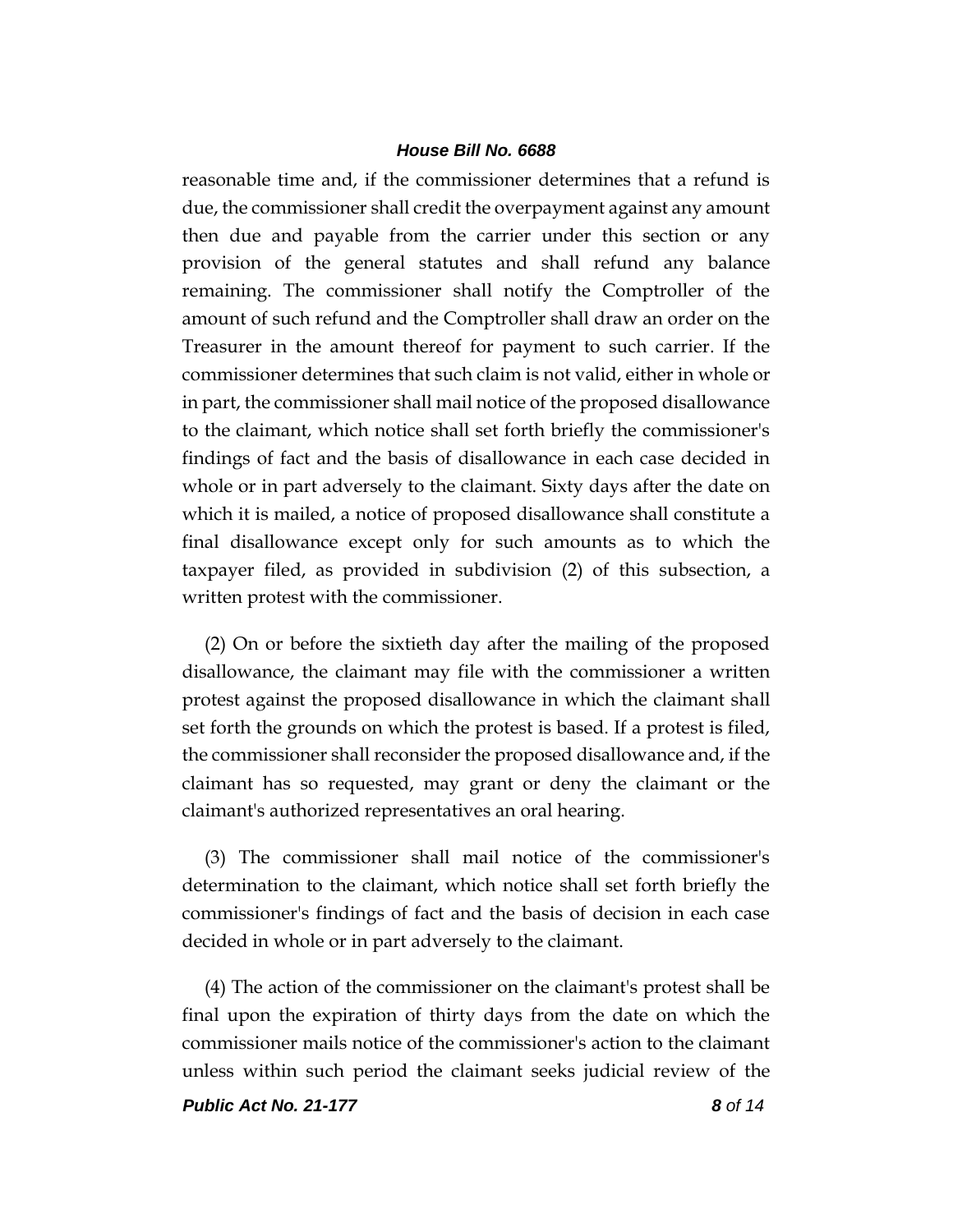commissioner's determination pursuant to subsection (l) of this section.

(i) (1) Any person required under this section or regulations adopted thereunder to pay any tax, make a return, keep any record or supply any information, who wilfully fails to pay such tax, make such return, keep such records or supply such information, at the time required by law, shall, in addition to any other penalty provided by law, be fined not more than one thousand dollars or imprisoned not more than one year, or both. Notwithstanding the provisions of section 54-193 of the general statutes, no person shall be prosecuted for a violation of the provisions of this subsection committed on or after January 1, 2023, except within three years next after such violation has been committed. As used in this subsection, "person" includes any officer or employee of a corporation or a member or employee of a partnership under a duty to pay such tax, make such return, keep such records or supply such information.

(2) Any person who wilfully delivers or discloses to the commissioner or the commissioner's authorized agent any list, return, account, statement or other document, known by such person to be fraudulent or false in any material matter, shall, in addition to any other penalty provided by law, be guilty of a class D felony. No person shall be charged with an offense under both subdivision (1) of this subsection and this subdivision in relation to the same tax period but such person may be charged and prosecuted for both such offenses upon the same information.

(j) (1) Each carrier shall keep such records, receipts, invoices and other pertinent papers in such form as the commissioner requires.

(2) In addition to the requirements set forth under subdivision (1) of this subsection, each carrier shall maintain, on a monthly basis, a list of all the eligible motor vehicles that such carrier operates or causes to operate on a highway in the state during such month. All such lists shall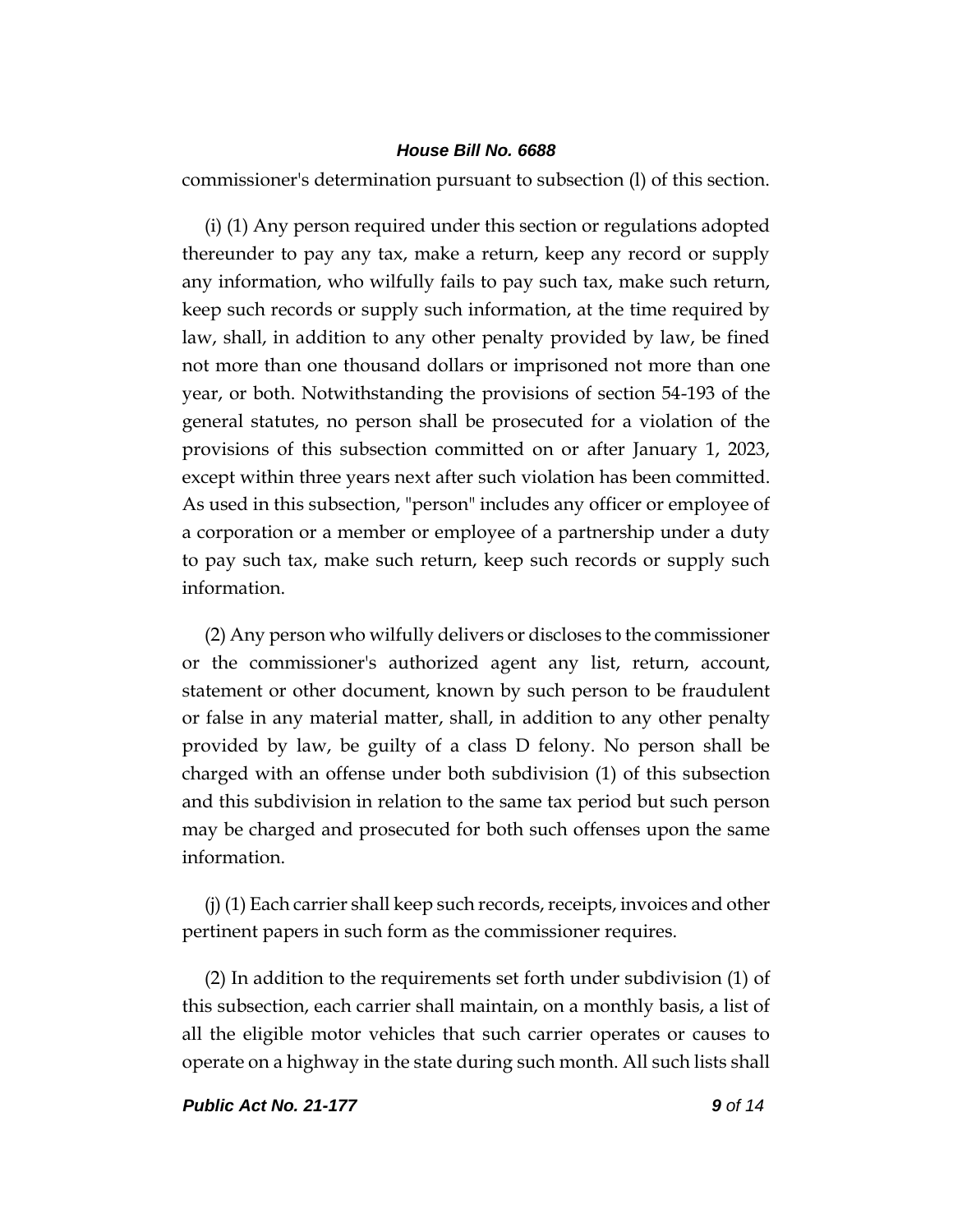be maintained by the carrier for not less than four years after the date of each such month and shall be made available to the commissioner upon request.

(3) The commissioner or the commissioner's authorized agent may examine the records, receipts, invoices, other pertinent papers and equipment of any person liable under the provisions of this section and may investigate the character of the business of such person to verify the accuracy of any return made or, if no return is made by such person, to ascertain and determine the amount required to be paid.

(k) Any carrier that is aggrieved by the action of the commissioner or an authorized agent of the commissioner in fixing the amount of any tax, penalty or interest under this section may apply to the commissioner, in writing, not later than sixty days after the notice of such action is delivered or mailed to such carrier, for a hearing and a correction of the amount of such tax, penalty or interest, setting forth the reasons why such hearing should be granted and the amount by which such tax, penalty or interest should be reduced. The commissioner shall promptly consider each such application and may grant or deny the hearing requested. If the hearing request is denied, the carrier shall be notified forthwith. If the hearing request is granted, the commissioner shall notify the carrier of the date, time and place for such hearing. After such hearing, the commissioner may make such order as appears just and lawful to the commissioner and shall furnish a copy of such order to the carrier. The commissioner may, by notice in writing, order a hearing on the commissioner's own initiative and require a carrier or any other individual who the commissioner believes to be in possession of relevant information concerning such carrier to appear before the commissioner or the commissioner's authorized agent with any specified books of account, papers or other documents, for examination under oath.

*Public Act No. 21-177 10 of 14* (l) Any carrier that is aggrieved because of any order, decision,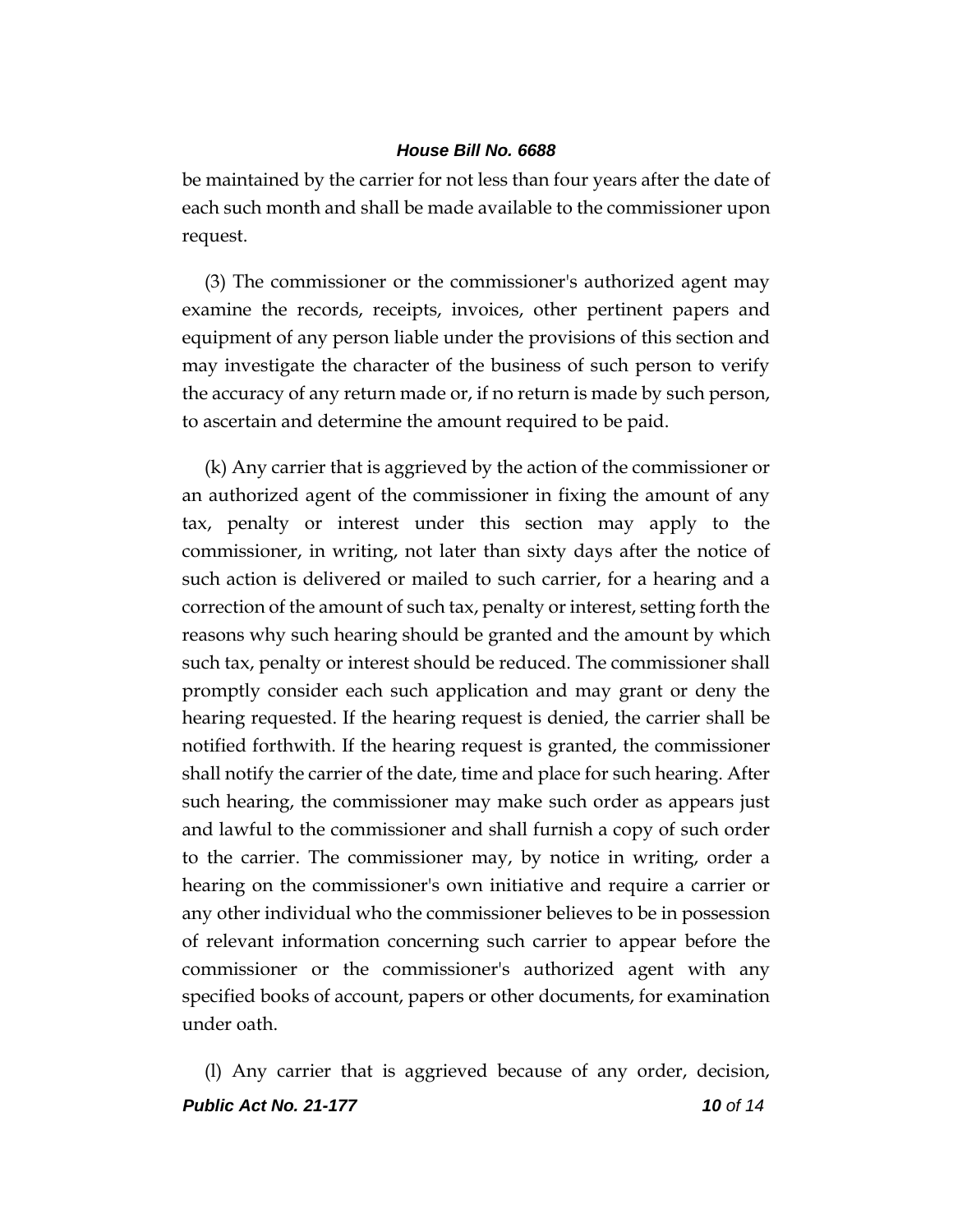determination or disallowance the commissioner made under subsection (h) or (k) of this section may, not later than thirty days after service of notice of such order, decision, determination or disallowance, take an appeal therefrom to the superior court for the judicial district of New Britain, which appeal shall be accompanied by a citation to the commissioner to appear before said court. Such citation shall be signed by the same authority and such appeal shall be returnable at the same time and served and returned in the same manner as is required in the case of a summons in a civil action. The authority issuing the citation shall take from the appellant a bond or recognizance to the state of Connecticut, with surety, to prosecute the appeal to effect and to comply with the orders and decrees of the court in the premises. Such appeals shall be preferred cases, to be heard, unless cause appears to the contrary, at the first session, by the court or by a committee appointed by the court. Said court may grant such relief as may be equitable and, if such tax has been paid prior to the granting of such relief, may order the Treasurer to pay the amount of such relief. If the appeal has been taken without probable cause, the court may tax double or triple costs, as the case demands and, upon all such appeals that are denied, costs may be taxed against such carrier at the discretion of the court but no costs shall be taxed against the state.

(m) The commissioner and any agent of the commissioner duly authorized to conduct any inquiry, investigation or hearing pursuant to this section shall have power to administer oaths and take testimony under oath relative to the matter of inquiry or investigation. At any hearing ordered by the commissioner, the commissioner or the commissioner's agent authorized to conduct such hearing and having authority by law to issue such process may subpoena witnesses and require the production of books, papers and documents pertinent to such inquiry or investigation. No witness under subpoena authorized to be issued under the provisions of this section shall be excused from testifying or from producing books, papers or documentary evidence on

*Public Act No. 21-177 11 of 14*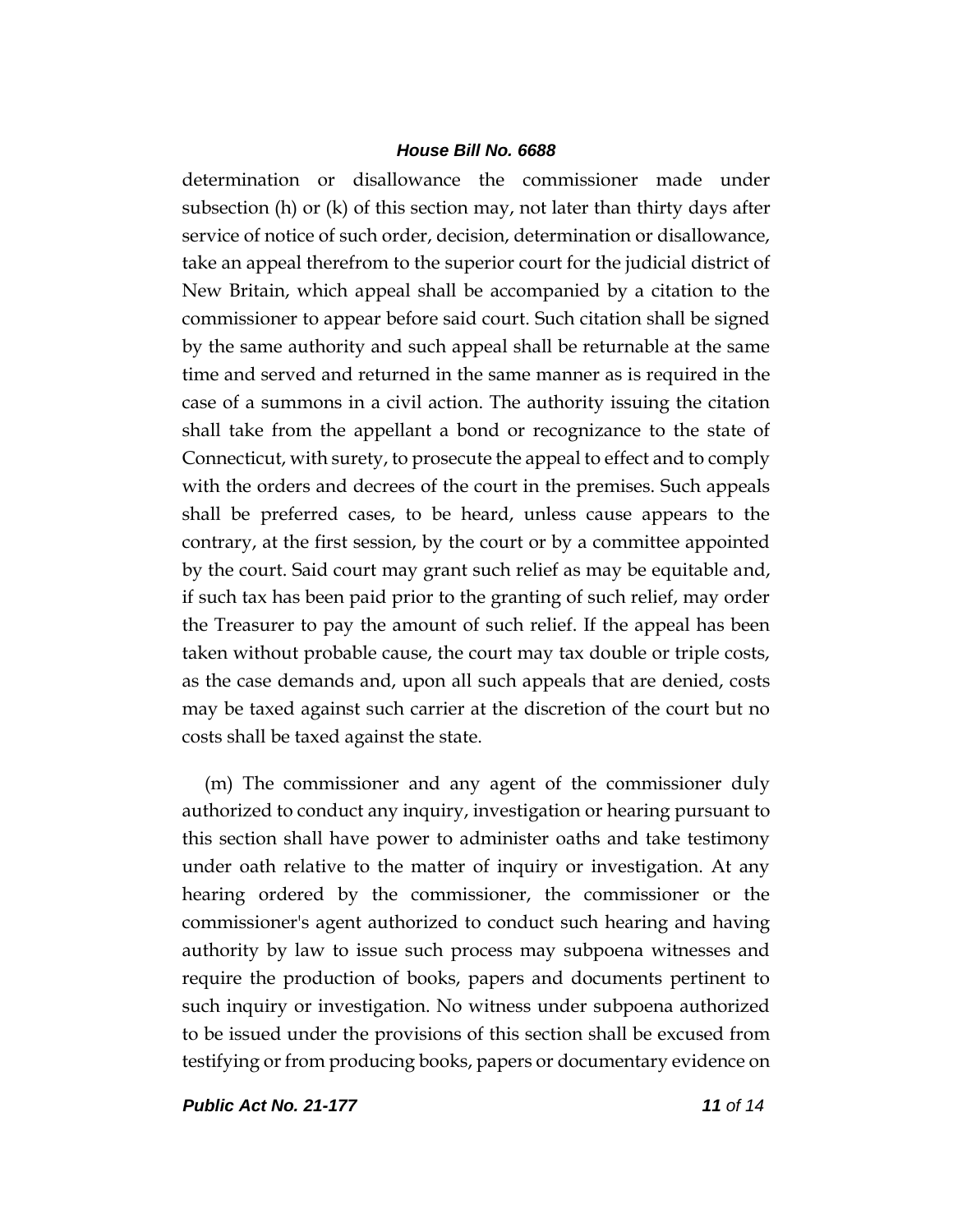the ground that such testimony or the production of such books, papers or documentary evidence would tend to incriminate such witness, but such books, papers or documentary evidence so produced shall not be used in any criminal proceeding against such witness. If any person disobeys such process or, having appeared in obedience thereto, refuses to answer any pertinent question put to such person by the commissioner or the commissioner's authorized agent, or to produce any books, papers or other documentary evidence pursuant thereto, the commissioner or such agent may apply to the superior court of the judicial district wherein the carrier has a business address or wherein the carrier's business has been conducted, or to any judge of such court if the same is not in session, setting forth such disobedience to process or refusal to answer, and such court or such judge shall cite such person to appear before such court or such judge to answer such question or to produce such books, papers or other documentary evidence and, upon such person's refusal so to do, shall commit such person to a community correctional center until such person testifies, but not for a period longer than sixty days. Notwithstanding the serving of the term of such commitment by any person, the commissioner may proceed in all respects with such inquiry and examination as if the witness had not previously been called upon to testify. Officers who serve subpoenas issued by the commissioner or under the commissioner's authority and witnesses attending hearings conducted by the commissioner pursuant to this section shall receive fees and compensation at the same rates as officers and witnesses in the courts of this state, to be paid on vouchers of the commissioner on order of the Comptroller from the proper appropriation for the administration of this section.

(n) The amount of any tax, penalty or interest due and unpaid under the provisions of this section may be collected under the provisions of section 12-35 of the general statutes. The warrant provided under said section shall be signed by the commissioner or the commissioner's authorized agent. The amount of any such tax, penalty and interest shall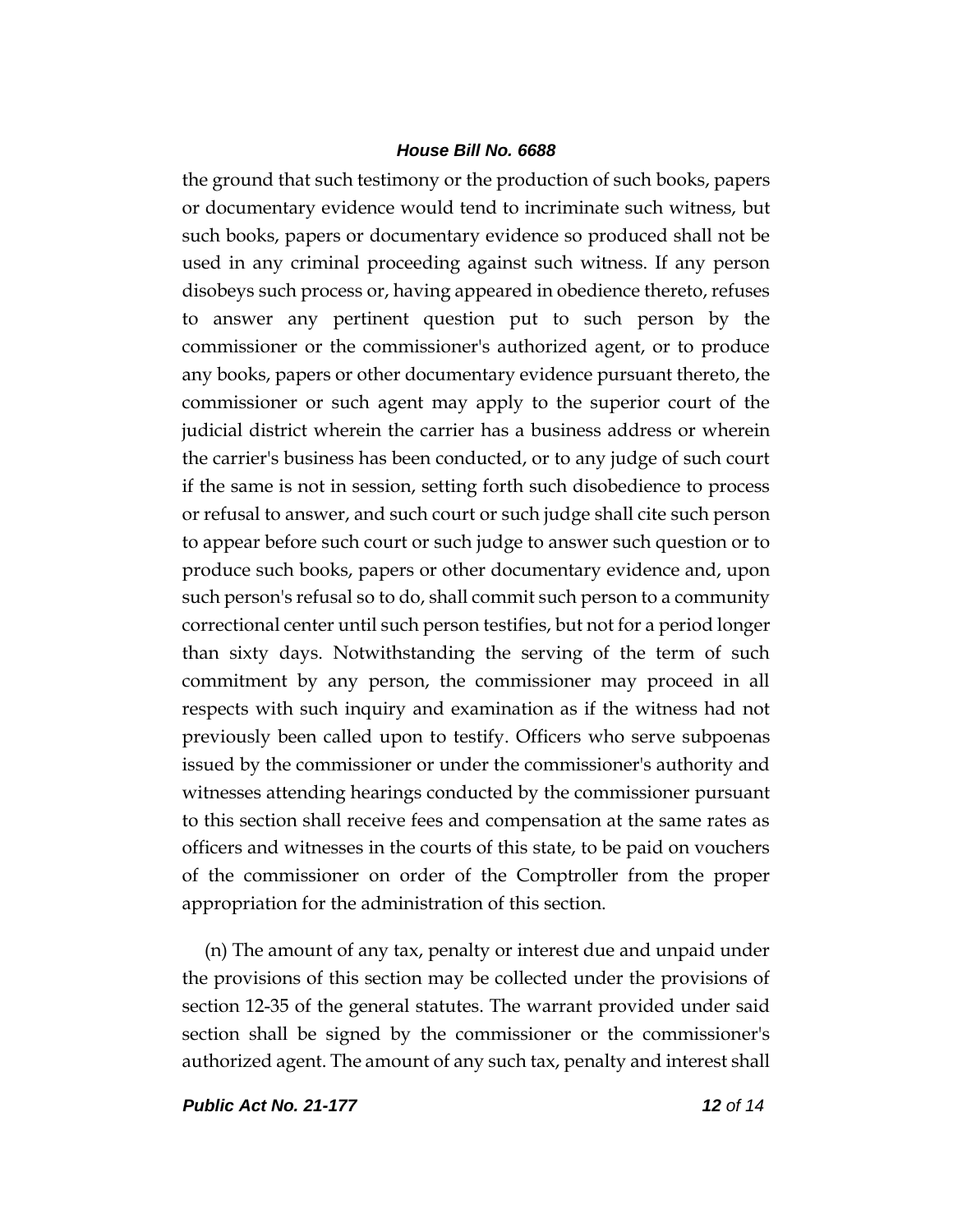be a lien on the real estate of the carrier from the last day of the month next preceding the due date of such civil penalty until such civil penalty is paid. The commissioner may record such lien in the records of any town in which the real estate of such carrier is situated but no such lien shall be enforceable against a bona fide purchaser or qualified encumbrancer of such real estate. When any tax with respect to which a lien has been recorded under the provisions of this subsection has been satisfied, the commissioner shall, upon request of any interested party, issue a certificate discharging such lien, which certificate shall be recorded in the same office in which the lien was recorded. Any action for the foreclosure of such lien shall be brought by the Attorney General in the name of the state in the superior court for the judicial district in which the real estate subject to such lien is situated, or, if such real estate is located in two or more judicial districts, in the superior court for any one such judicial district, and the court may limit the time for redemption or order the sale of such real estate or pass such other or further decree as it judges equitable.

(o) No tax credit or credits shall be allowable against the tax imposed under this section.

(p) Any person who knowingly violates any provision of this section for which no other penalty is provided shall be fined one thousand dollars.

(q) The commissioner may adopt regulations, in accordance with the provisions of chapter 54 of the general statutes, to implement the provisions of this section.

(r) At the close of each fiscal year, commencing with the fiscal year ending June 30, 2023, in which the tax imposed under the provisions of this section is received by the commissioner, the Comptroller is authorized to record as revenue for such fiscal year the amount of such tax that is received by the commissioner not later than five business days